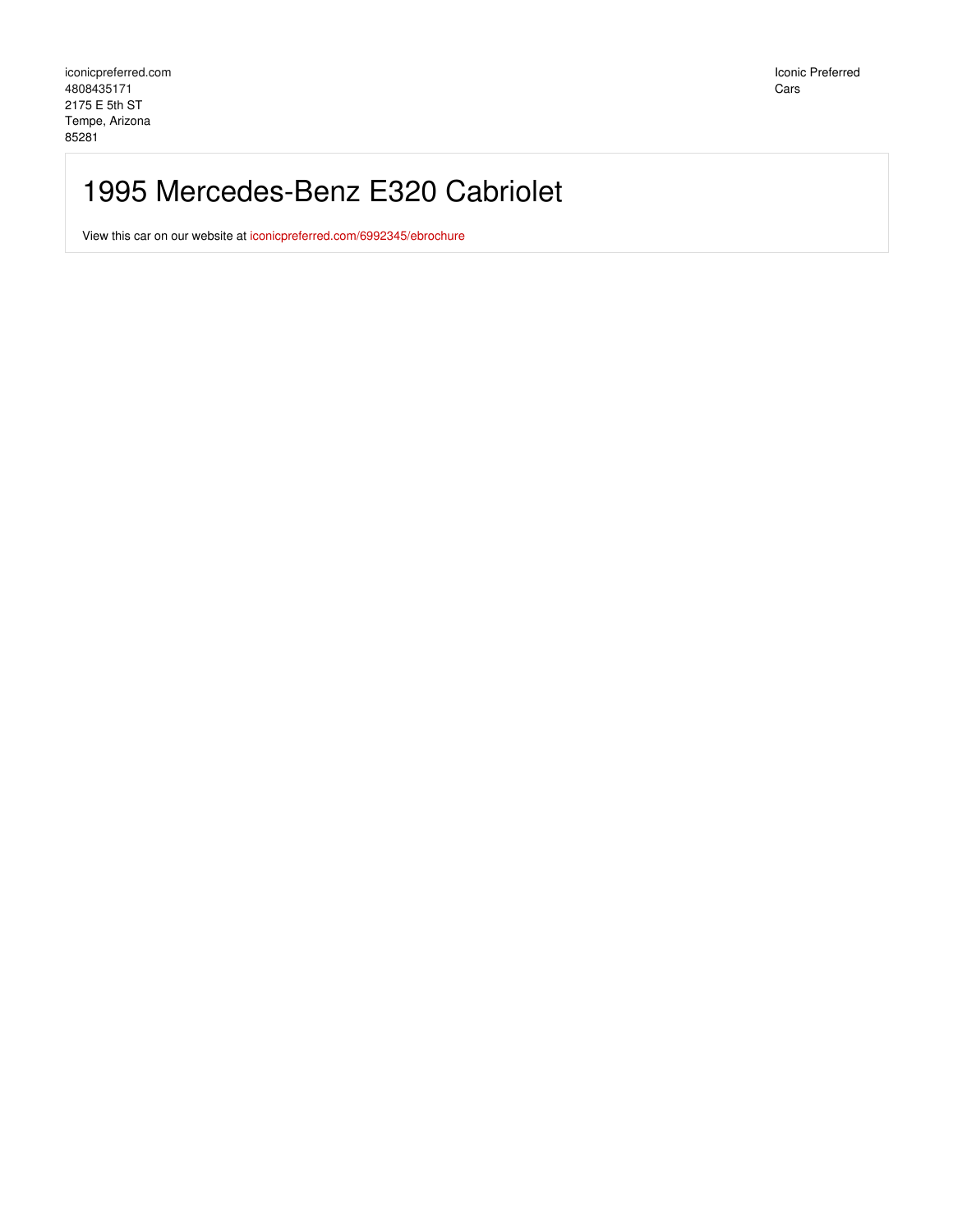



## Our Price **\$14,919**

## **Specifications:**

| Year:             | 1995                           |
|-------------------|--------------------------------|
| VIN:              | WDBEA66E6SC282721              |
| Make:             | Mercedes-Benz                  |
| Stock:            | 282721                         |
| Model/Trim:       | E320 Cabriolet                 |
| <b>Condition:</b> | Pre-Owned                      |
| Body:             | Convertible                    |
| <b>Exterior:</b>  | White                          |
| Engine:           | 3.2 Liter In-Line Six Cylinder |
| Interior:         | Dove Leather                   |
| Transmission:     | Automatic                      |
| Mileage:          | 143,790                        |
| Drivetrain:       | <b>Rear Wheel Drive</b>        |

PLEASE CALL OR TEXT 480-843-5171 FOR APPOINTMENT. INCLUDES AN ARMOR SHEILD 50/50 GUARANTEE. THIS 1995 MERCEDES BENZ E320 CABRIOLET HAS MANY NEW PARTS INCLUDING A NEW CONVERTIBLE TOP AND HAS A CERTIFIED CLEAN VEHICLE HISTORY REPORT AND HAS BEEN FULLY INSPECTED & RECONDITIONED FOR YOUR CONVENIENCE. WE MAKE THE EFFORT TO INSURE ALL OUR INVENTORY LOOK FLAWLESS, SO WHEN YOU WALK IN TO OUR SHOWROOM YOU WILL BE LOOKING AT THE MOST BEAUTIFUL CAR IN THE MARKET. THIS CAR HAS HAD A CONCOURSE DETAIL, PAINT RESTORATION, DING / DENT REMOVAL AND LEATHER RECONDITIONING. WE SPEND THE TIME AND MONEY TO INCREASE AND HELP PRESERVE THE VALUE OF YOUR NEXT VEHICLE. THIS BEAUTIFUL MERCEDES CONVERTIBLE IS IN PRISTINE CONDITION AND HAS BEEN FULLY SERVICED AND RECONDITIONED INCLUDING A NEW CONVERTIBLE TOP. THIS E-CLASS FEATURES UPGRADED KENWOOD AUDIO SYSTEM, NEW ORIGINAL ALLOY WHEELS WITH NEW TIRES, NEW CONVERTIBLE TOP AND THE FRONT SEATS WERE RE-UPHOLSTERED TO LOOK NEW. THIS E-CLASS CABRIOLET IS READY TO ENJOY. THIS BENZ COMES WITH AN EFFICIENT 3.2 LITER MOTOR THAT IS KNOWN FOR BEING ONE OF THE BEST MERCEDES MADE IN THE ERA AND THE CLASSIC BODY DESIGN IS SIPLY PERFECT. COME DOWN TO OUR ALL INDOOR AND CLIMATE CONTROLLED SHOWROOM TODAY LOCATED IN SUNNY TEMPE, ARIZONA AND SEE FOR YOURSELF. PLEASE CALL OR TEXT (480)843-5171 FOR APPOINTMENT. THIS LOW ADVERTISED PRICE IS AN INTERNET CASH SPECIAL, CUSTOM TAILORED FINANCING IS AVAILABLE. WE OFFER KELLY BLUE BOOK FAIR TRADE-IN VALUE ON MOST TRADES, HONEST AND FRIENDLY STAFF, 3 MONTH 3,000 MILE GUARANTEE AND DISCOUNTED PARTS & SERVICE FOR ALL CUSTOMERS. ARE YOU TIRED OF LOOKING AT CARS OTHER DEALERS ADVERTISE AS PERFECT CONDITION AND COME TO FIND OUT THEY ARE NOT WHAT YOU EXPECTED? YOU NEED TO SEE THE INVENTORY AT ICONIC MOTORCARS. WE TAKE PRIDE IN STOCKING THE CLEANEST CARS AT COMPETITIVE PRICES. ICONIC MOTORCARS INC. SERVING SOUTHERN AZ FOR OVER 21 YEARS. "IF I WOULDN'T PARK IT IN MY OWN GARAGE, YOU BET YOU WON'T FIND IT AT MY DEALERSHIP". WWW.ICONICPREFERRED.COM, \*WHITE GLOVE DELIVERY IS SUBJECT TO A \$199.00 OR MORE FEE DEPENDENT ON DELIVERY DISTANCE.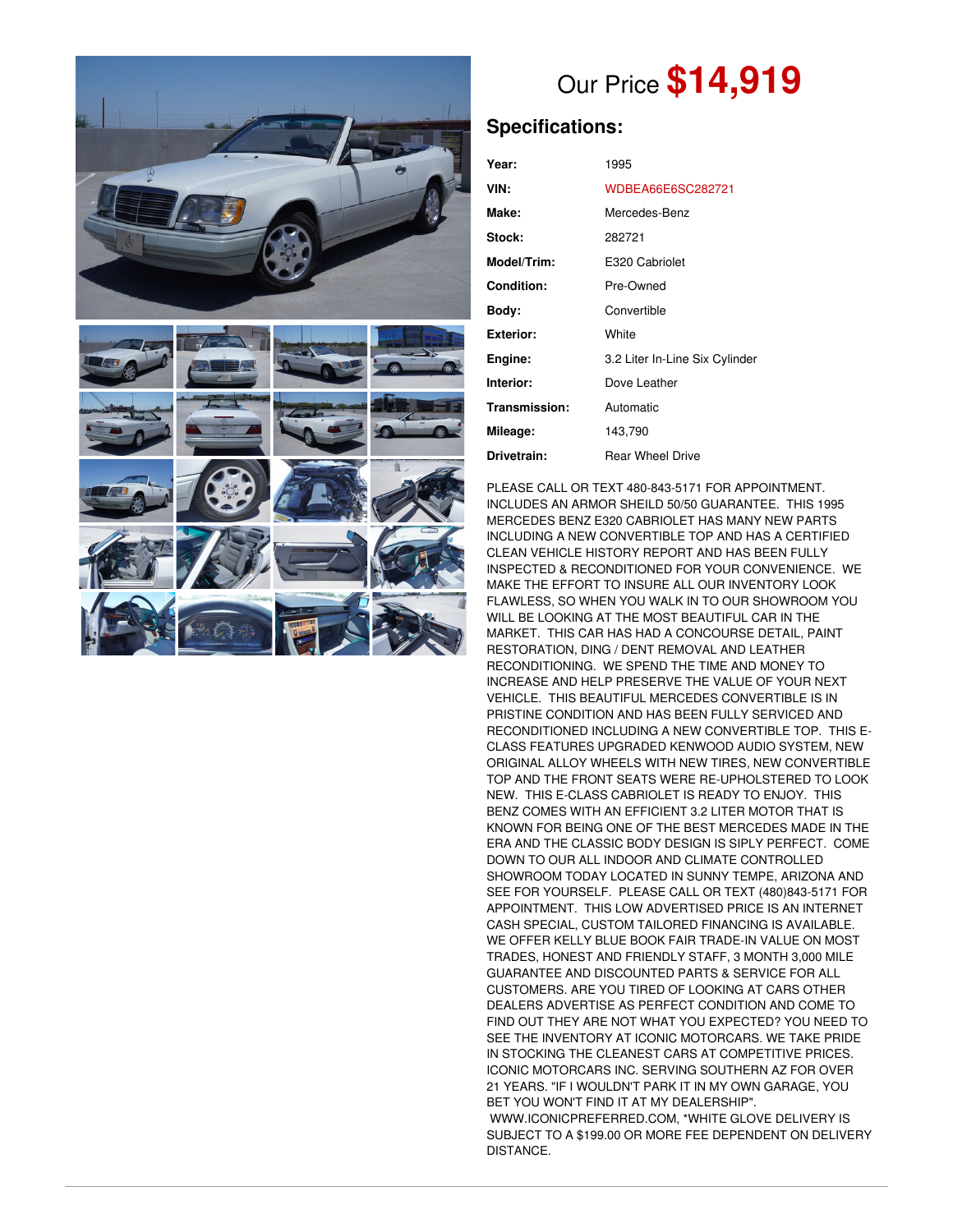1995 Mercedes-Benz E320 Cabriolet Iconic Preferred Cars - 4808435171 - View this car on our website a[ticonicpreferred.com/6992345/ebrochure](https://iconicpreferred.com/vehicle/6992345/1995-mercedes-benz-e320-cabriolet-tempe-arizona-85281/6992345/ebrochure)



1995 Mercedes-Benz E320 Cabriolet Iconic Preferred Cars - 4808435171 - View this car on our website a[ticonicpreferred.com/6992345/ebrochure](https://iconicpreferred.com/vehicle/6992345/1995-mercedes-benz-e320-cabriolet-tempe-arizona-85281/6992345/ebrochure)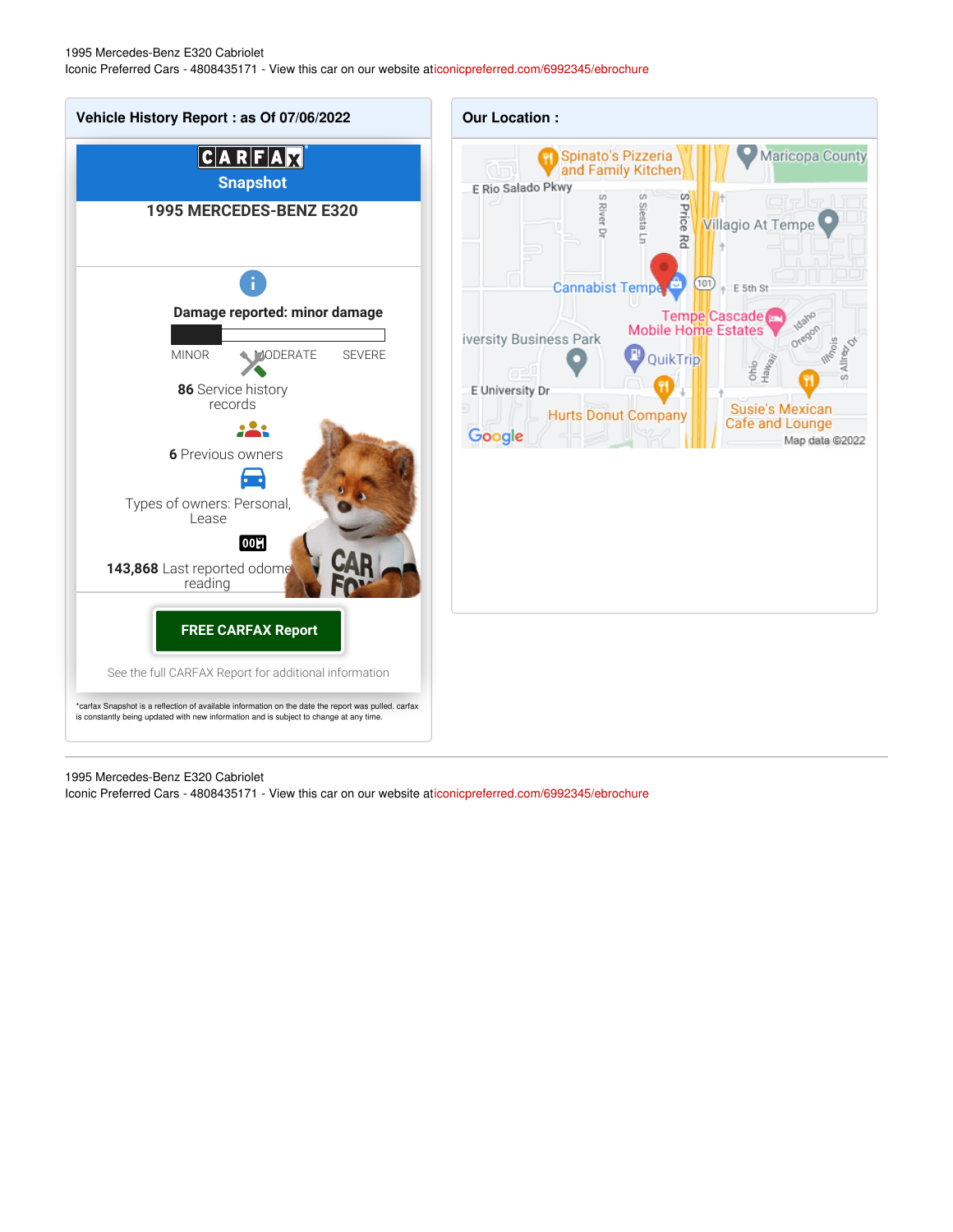### **Installed Options**

#### **Interior**

- 10-way electrically adjustable front bucket seats
- 2 position memory for driver seat/steering column
- AM/FM stereo radio w/cassette & weather band
- Active Bass speaker system w/speed dependent volume adjustment
- Adjustable steering column w/memory- Anti-theft alarm system
- Automatic AM/FM/Cellular antenna- Automatic climate control- Burl walnut trim
- Central locking system w/key operated window closing- Courtesy light w/delay shutoff
- Cruise control- Electrically operated tilt/telescoping steering column w/memory
- Electrically operated windows w/one-touch up/down all windows- Entrance lamps
- Front reading lamp- Illuminated visor vanity mirrors- Individual rear seats
- Leather upholstery-Leather-covered steering wheel/shift knob- Outside temp indicator
- Prewiring for CD changer- Remote retractable rear head restraints- Telephone pre-wiring

#### **Exterior**

- Automatic electric/hydraulic convertible top
- Dual heated electric remote outside rearview mirrors Electrically heated rear window
- Electrically heated windshield washer system- Halogen headlamps/front fog lamps
- Headlamp wipers & washer- Pop-up roll bar w/integrated head restraints Rear foglamp - Tinted glass (all windows)

#### **Safety**

- 10-way electrically adjustable front bucket seats
- 2 position memory for driver seat/steering column
- AM/FM stereo radio w/cassette & weather band
- Active Bass speaker system w/speed dependent volume adjustment
- Adjustable steering column w/memory- Anti-theft alarm system
- Automatic AM/FM/Cellular antenna- Automatic climate control- Burl walnut trim
- Central locking system w/key operated window closing- Courtesy light w/delay shutoff
- Cruise control- Electrically operated tilt/telescoping steering column w/memory
- Electrically operated windows w/one-touch up/down all windows- Entrance lamps
- Front reading lamp- Illuminated visor vanity mirrors- Individual rear seats
- Leather upholstery- Leather-covered steering wheel/shift knob- Outside temp indicator
- Prewiring for CD changer- Remote retractable rear head restraints- Telephone pre-wiring

#### **Mechanical**

- 15" X 6.5 aluminum alloy wheels 18.5 Gallon fuel tank- 195/65R15 91H SBR tires
- 3.2L EFI DOHC in-line 6-cyl engine 4-Speed automatic transmission
- 4-wheel pwr-assisted disc brakes- Anti-lock brake system (ABS)
- Control area network data management system
- Independent front suspension-inc: damper struts, coil springs, triangular anti-dive lower control arms, anti-roll bar, negative offset steering
- Independent rear suspension-inc: multi-link anti-lift/anti-squat geometry/ coil springs, antiroll bar
- Monocoque body construction- Pwr-assisted recirculating-ball steering
- Single-tube gas-pressurized shock absorbers- Variable intake valve timing

# **Option Packages**

### **Factory Installed Packages**

-

-

\$2,150 AUTOMATIC SLIP CONTROL (ASR)

\$2,150 Option Packages Total